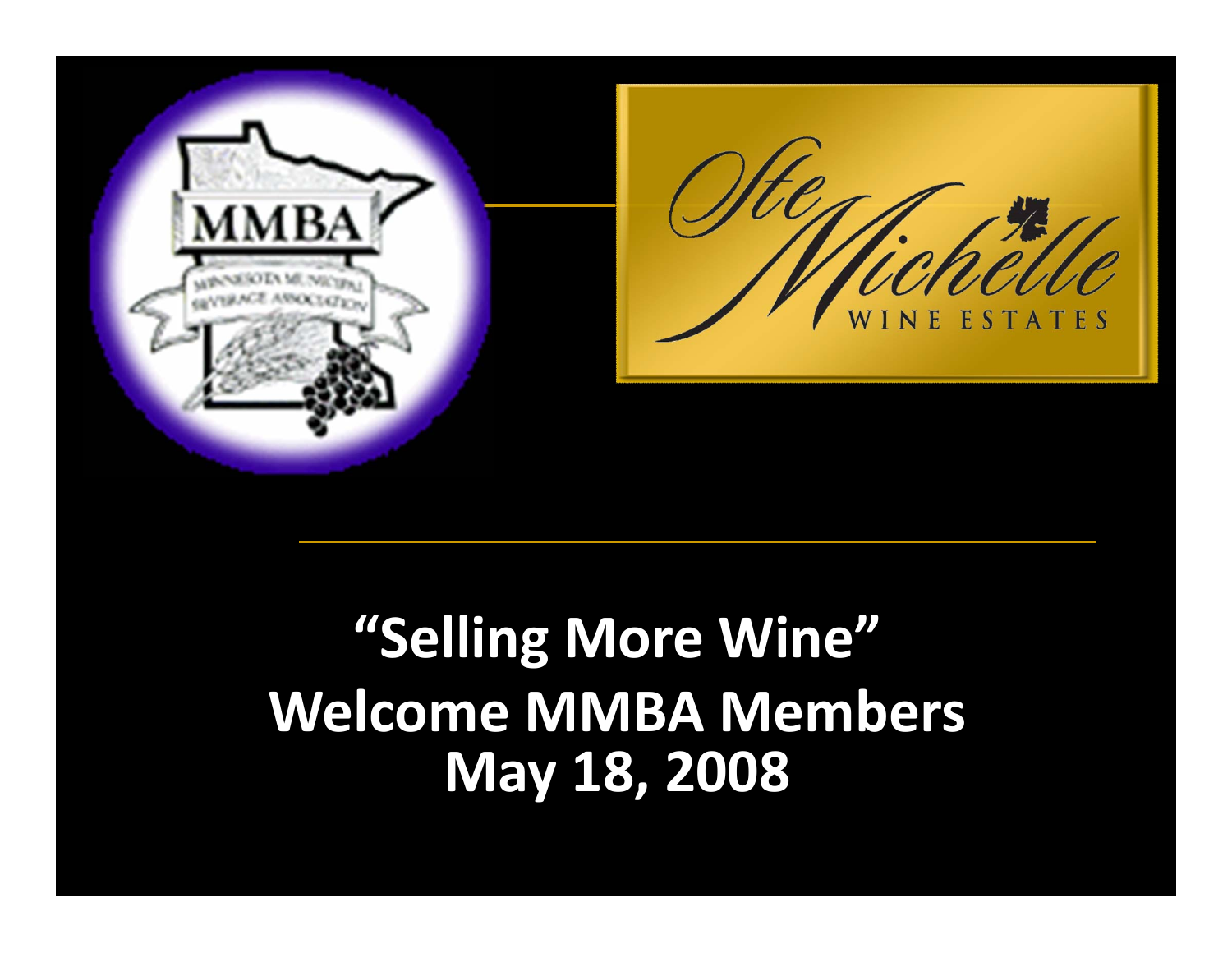#### Where in Minnesota can you sell Wine?

LakevilleHutchinsonRogers EdinaEden PrairieWayzata Fridley Spring Lake Park St. Anthony

Thief River FallsBemidji **Tracy** Ellendale**Hawley** Dassel Fairmont **Worthington** Pipestone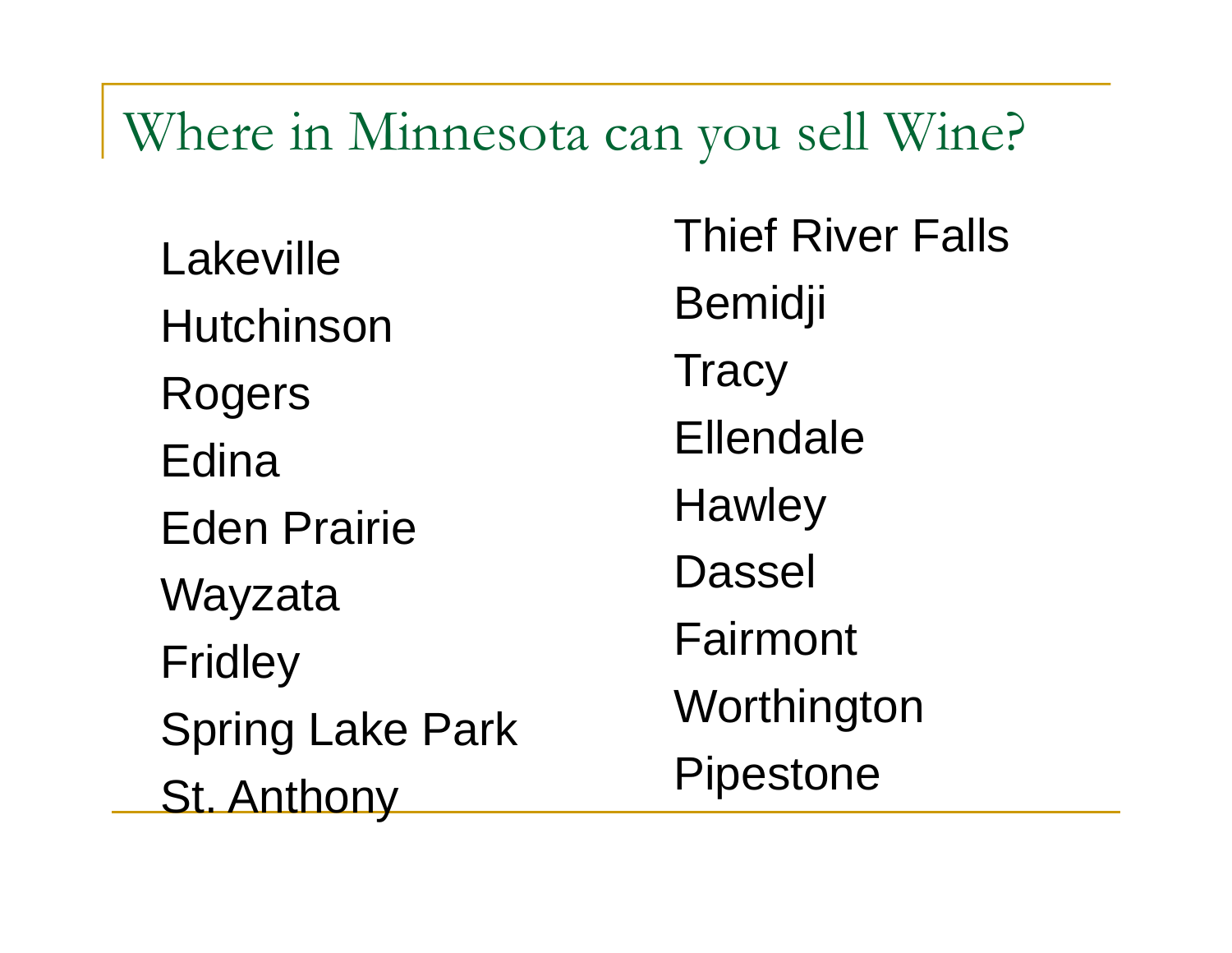## Why Selling More Wine Benefits YOU

- Increase gross profits and margins
- Highest % margin item in alcohol beverage category
- **The category is hot. IRI identifies younger** generation and health benefits
- **Nore wine is being consumed at home with** meals. Power of suggested selling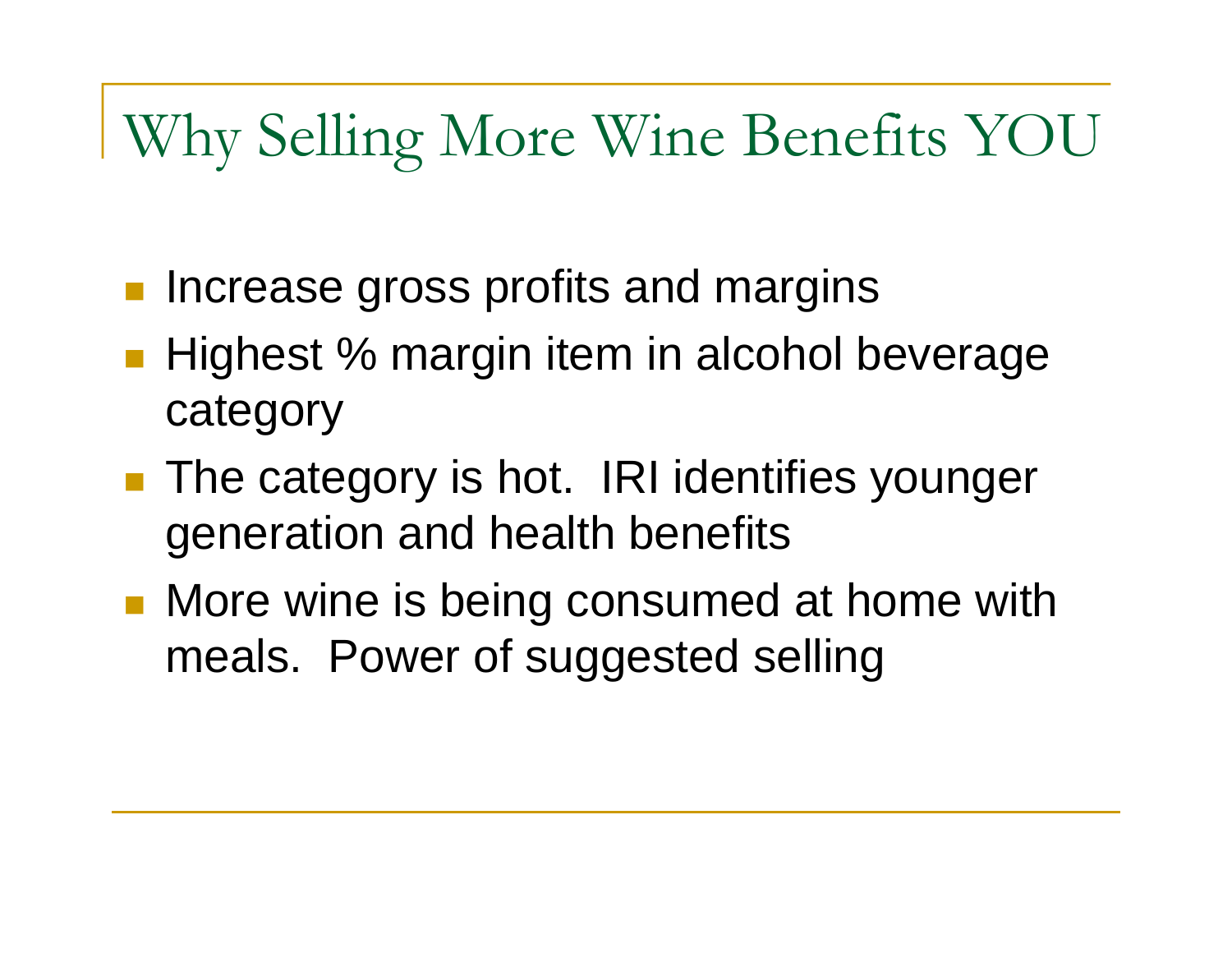# Get Into the Comfort Zone

- $\mathcal{L}_{\mathcal{A}}$ How do you answer the "I don't know question"
- $\mathcal{L}_{\mathcal{A}}$  Ability to recommend wines in all categories
	- Key Questions to ask your customers
		- **The State** Red or White
		- $\mathcal{O}(\mathcal{O}_\mathcal{O})$ Sweet or dry
		- Type of Wine
		- Price Range
		- F. Import or Domestic
- Do not avoid any wine category from fruit (Arbor Mist, Boones) to varietal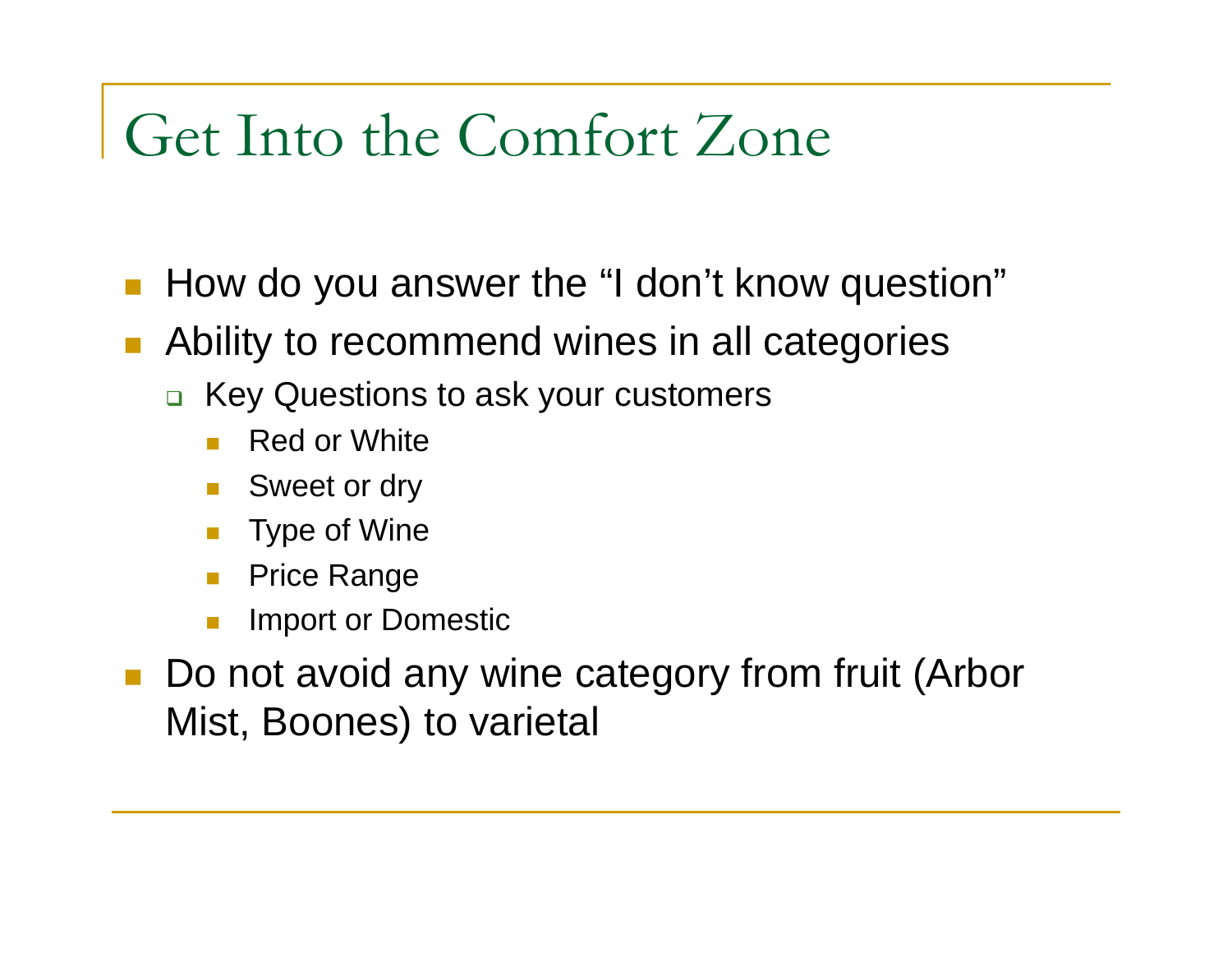### Your Staff can be the Key to your Success

- You (Store Manager) to make sure you have an "all in" from your staff. It all starts with you telling them you can sell more wine
- Use of literature (info from all sources) is key to educating your people
- Schedule staff trainings with winery people or distributor personnel
- $\mathcal{L}(\mathcal{A})$  Make available any trade publications to enhance knowledge
- Part-Time Help knowledge is key, as they are potentially working at the store during peak periods
- E Sellers do not have to like the wine but just be able to hand sell it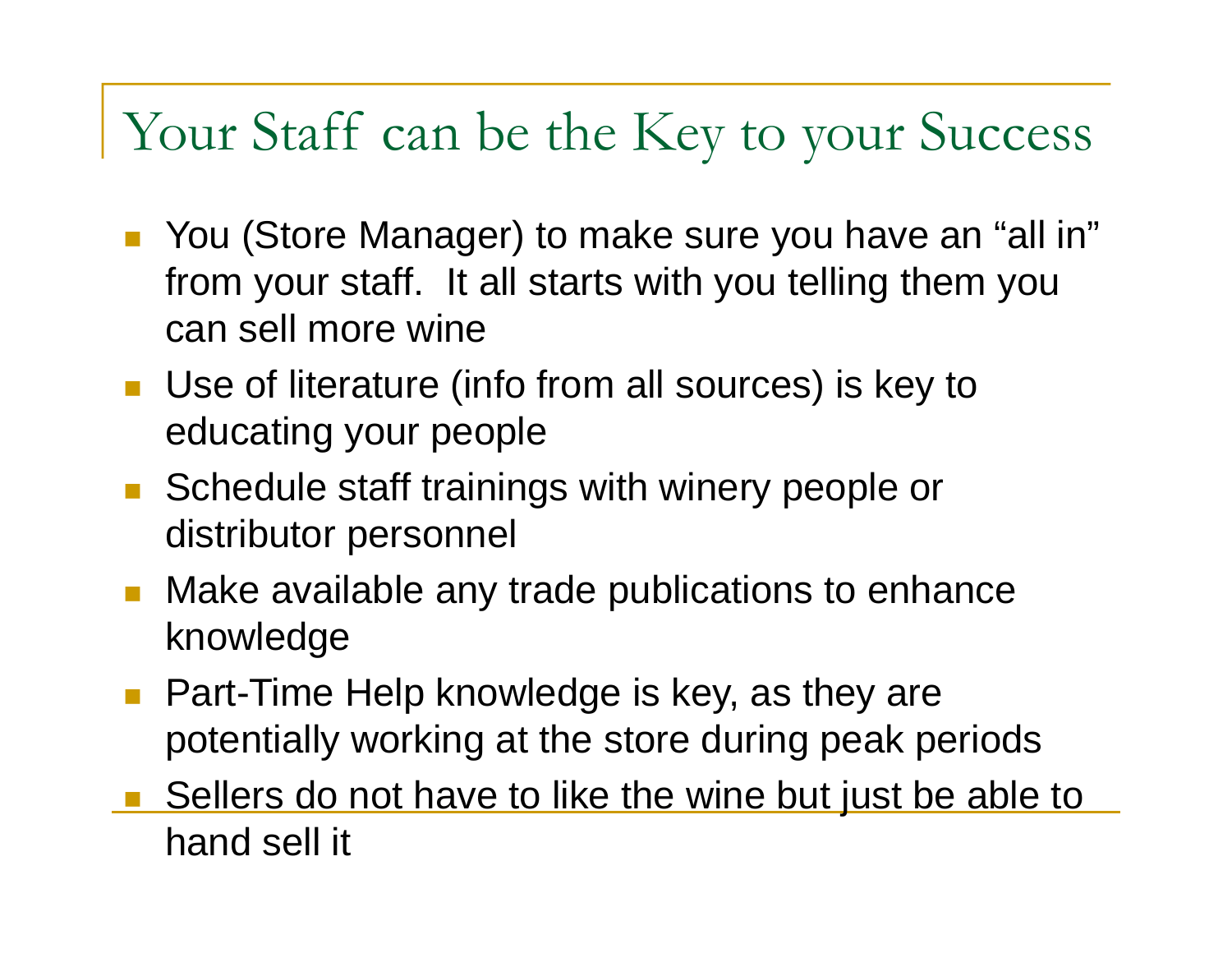# Store Signage

- **Nork with your Wholesalers on overhead** identifiers. They all have high tech machines that can put your logo's on an customize
- Be specific on your sections whether you are type set or brand set
- **Features on wine not just liquor and beer, be** experimental
- **Use pairing charts or like items to make** people comfortable with wine choices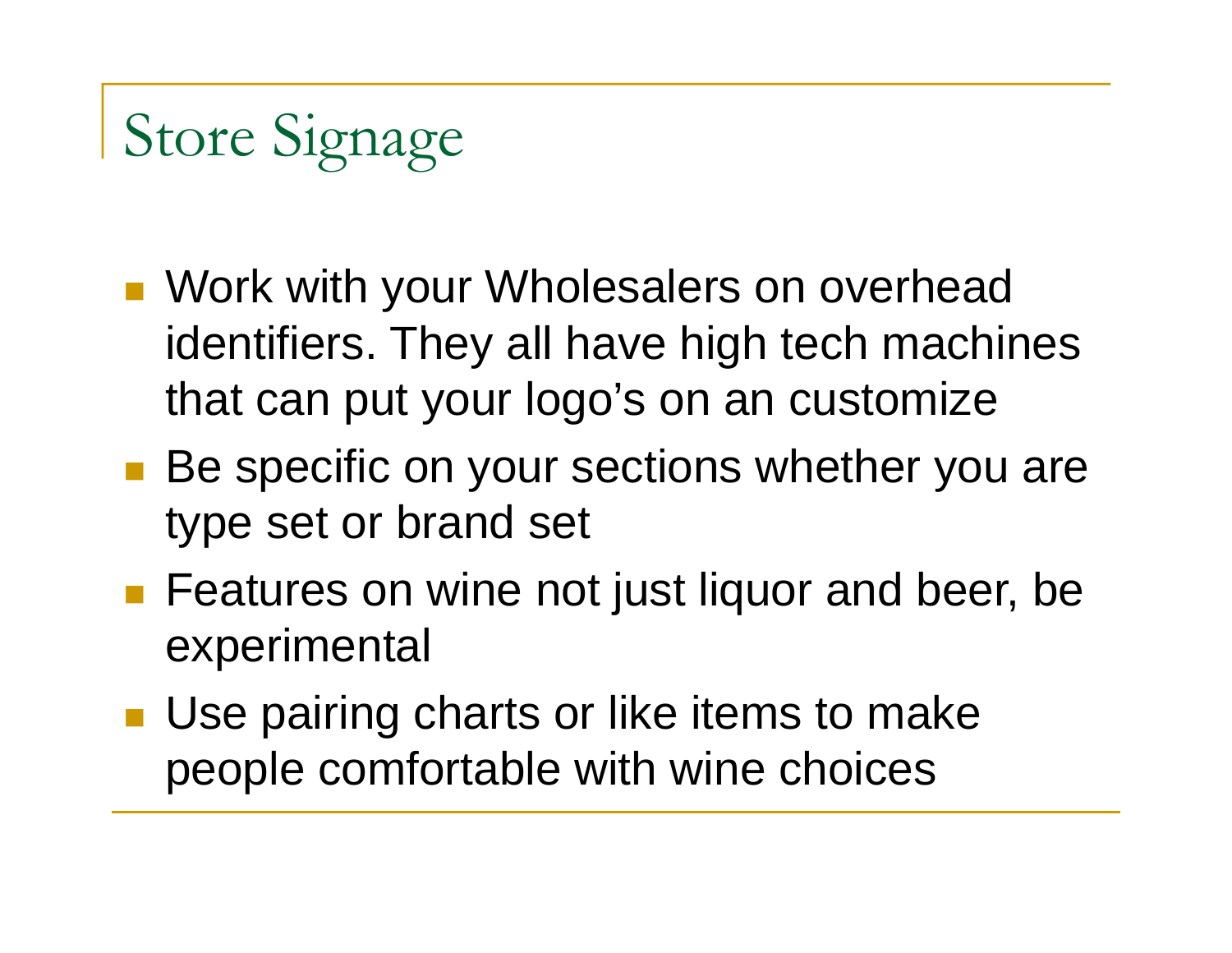### Increase Awareness on Shelves

- Stay away from clutter (too much)
- **Use of shelf talkers describing wine**
- **Feature prices on wine category**
- **Service Service Nine publication ratings**
- **Store Manager recommendations** (special section of the shelf)
- Wine club features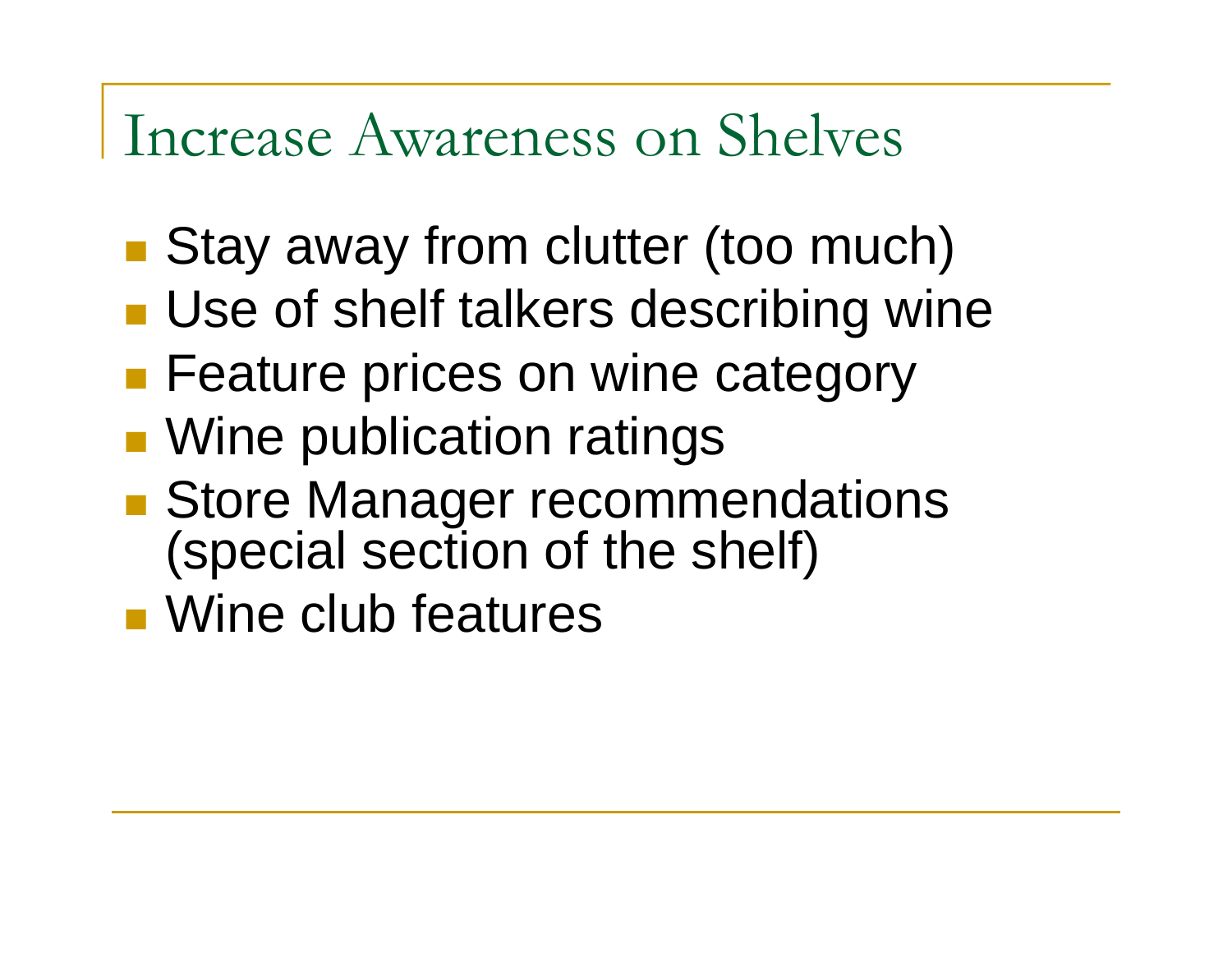### Increase Awareness on Shelves

- **Have customers walking through the** wine sections to get to beer or liquor
- ■ Try to do section specifics (90 pt wines for \$15 and Under)
- **Use of bottle neckers vs. shelf talkers** identifying items featured at tastings, club events or just staff recommendations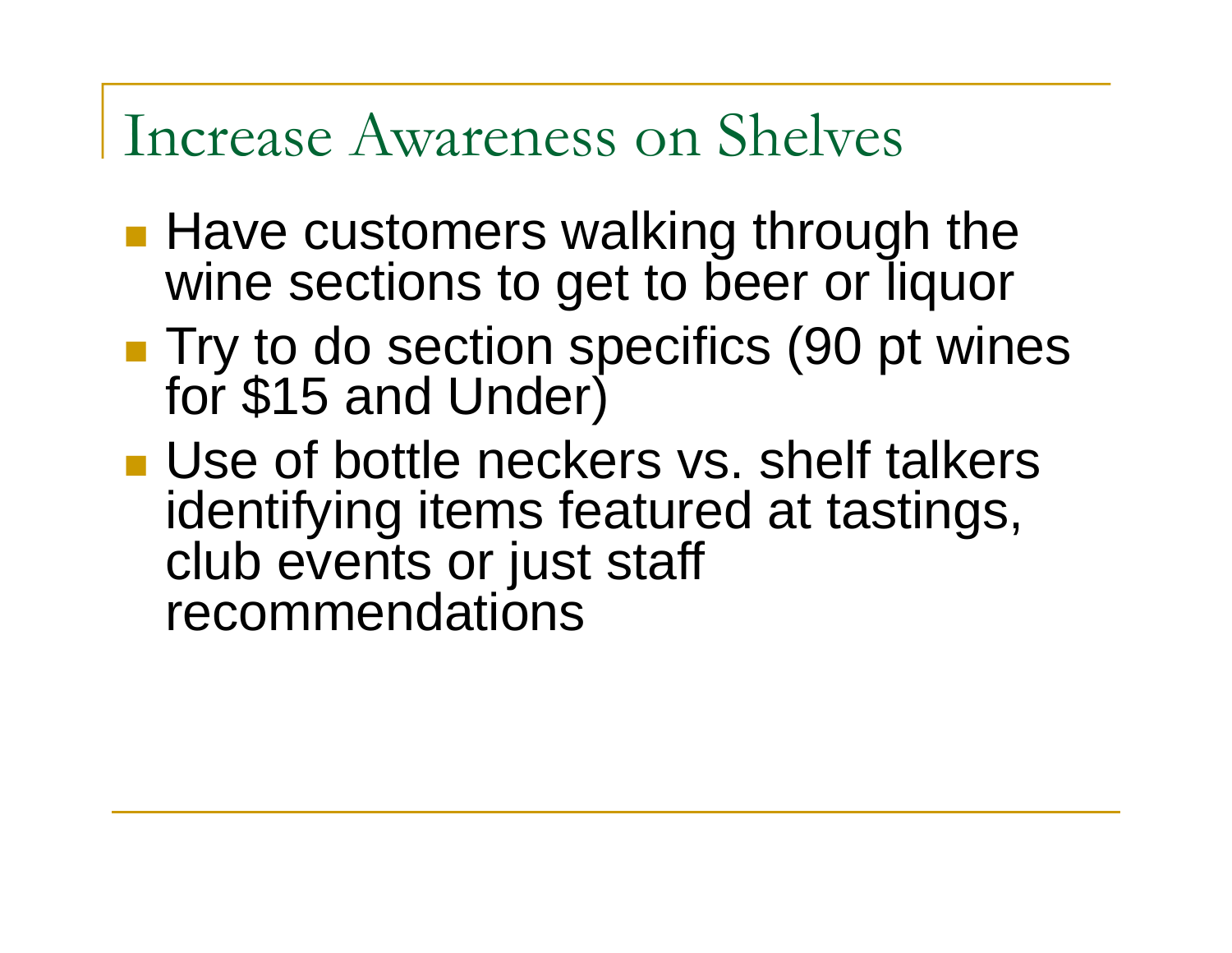## Increase Awareness with Displays

- **Use of locations for impulse are key**
- $\mathbb{R}^n$  Depending on size of store, display wine vs. back stock of beer
- Small inventories can be displayed using bins supplied by suppliers and distributors
- **POS** on displays suggesting dinner and wine pairings
- **Display items that have greatest opportunity for pull** vs. having to push them through your system
- $\mathbb{R}^n$  Baskets throughout the store for shopping as people will buy more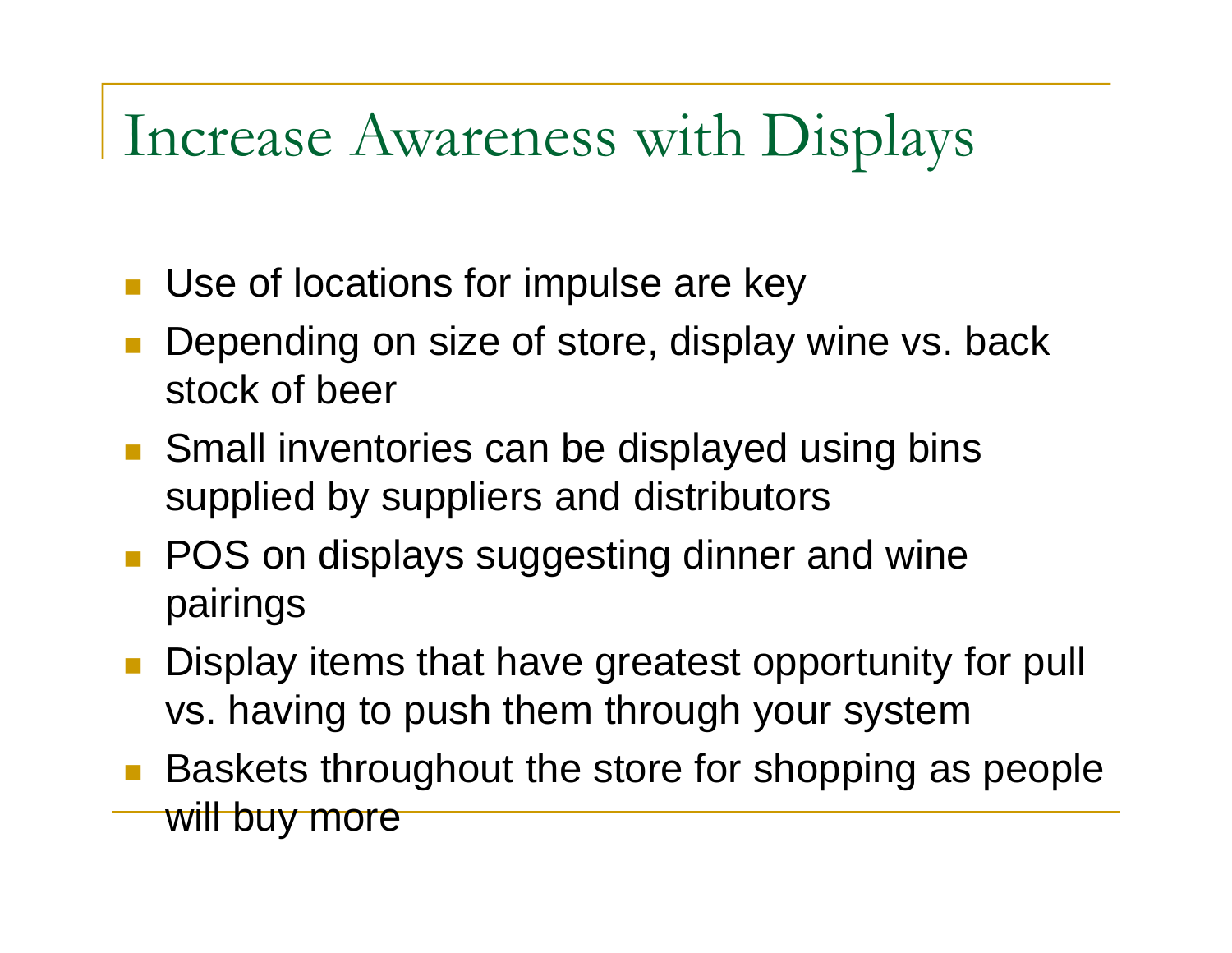# Chilled Wine is a Must for Impulse

- Even if you only have a small amount of space.. Chilled wine is a must
- Focus on key varietals and brands that have the most potential to sell during key hours of the day
- **Experiment with new items but watch your** movement
- **Nost expensive real estate in your store,** keep fastest moving items in.
- Allocate at least 1 shelf to cold wine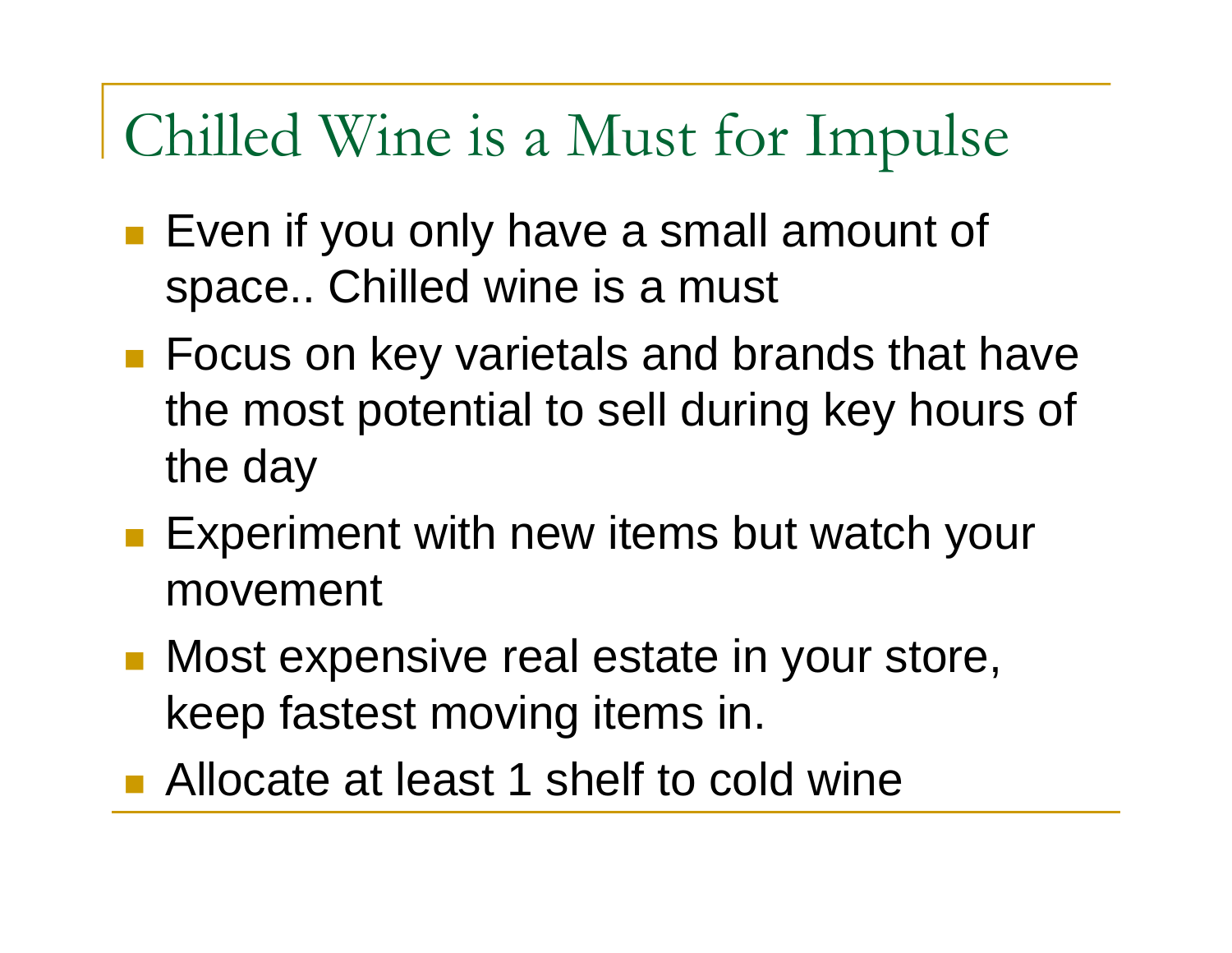Wine Clubs and Tastings Increase Awareness of the Category

- **Increase awareness of wine by conducting** tastings at your account during key selling times
- **Local tastings at a separate venue or at your** account. Winery reps or distributor reps can help you put together
- Supervised open bottles for sampling by the checkout during Thursday-Saturday key times. Experiment with boxed wine at

checkout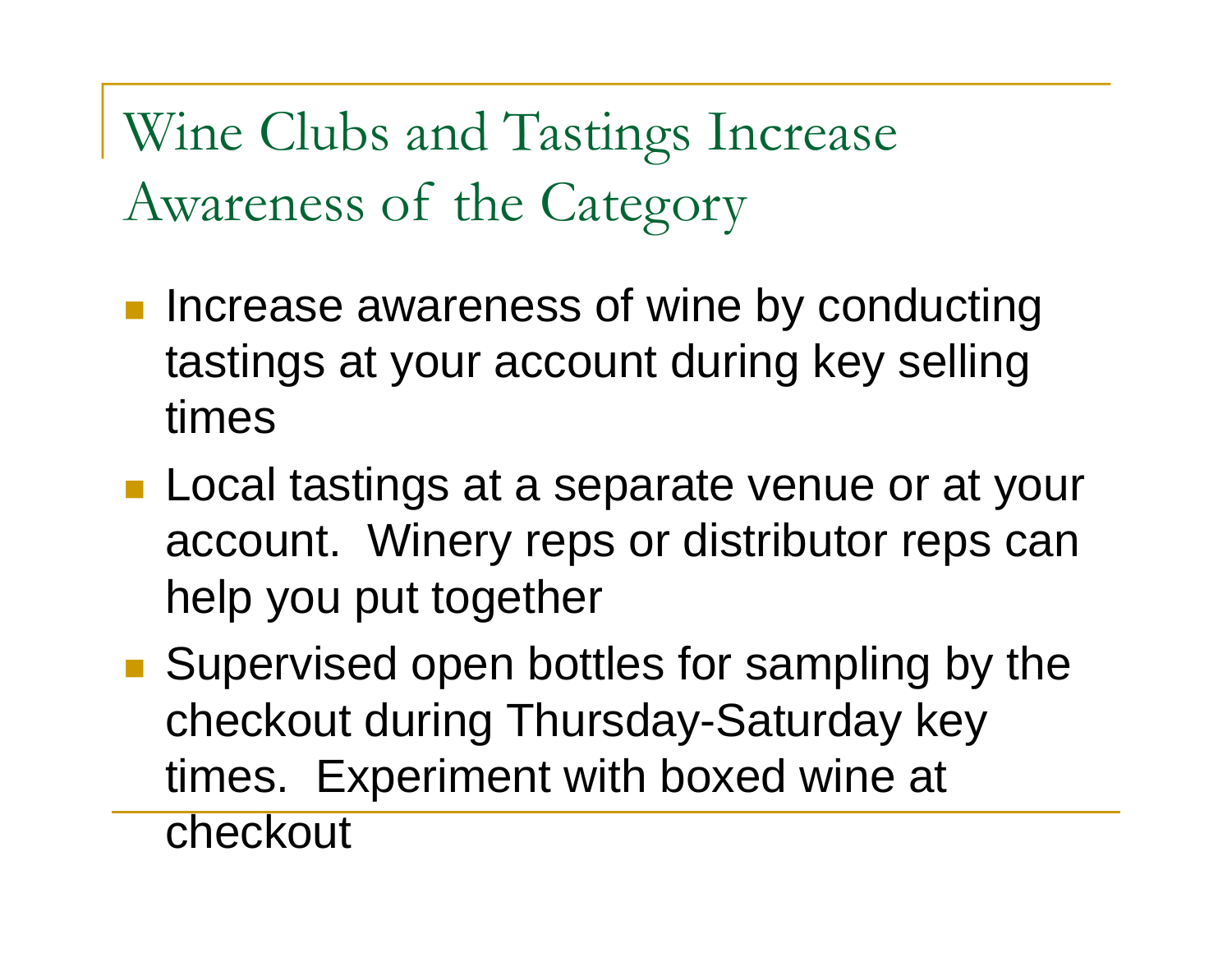Wine Clubs and Tastings Increase Awareness of the Category

- If tasting at the Checkout, have a small display near the tasting so customers can take on impulse
- Start a wine club. Build up a following in your community
- Cross promoting at combo accounts. Open a few bottles and offer samples, if customer likes, offer an affordable BTG pour
- Conduct backroom staff tastings and have each employee log in a journal the characteristics of the particular wine tasted. This is an educational requirement of the job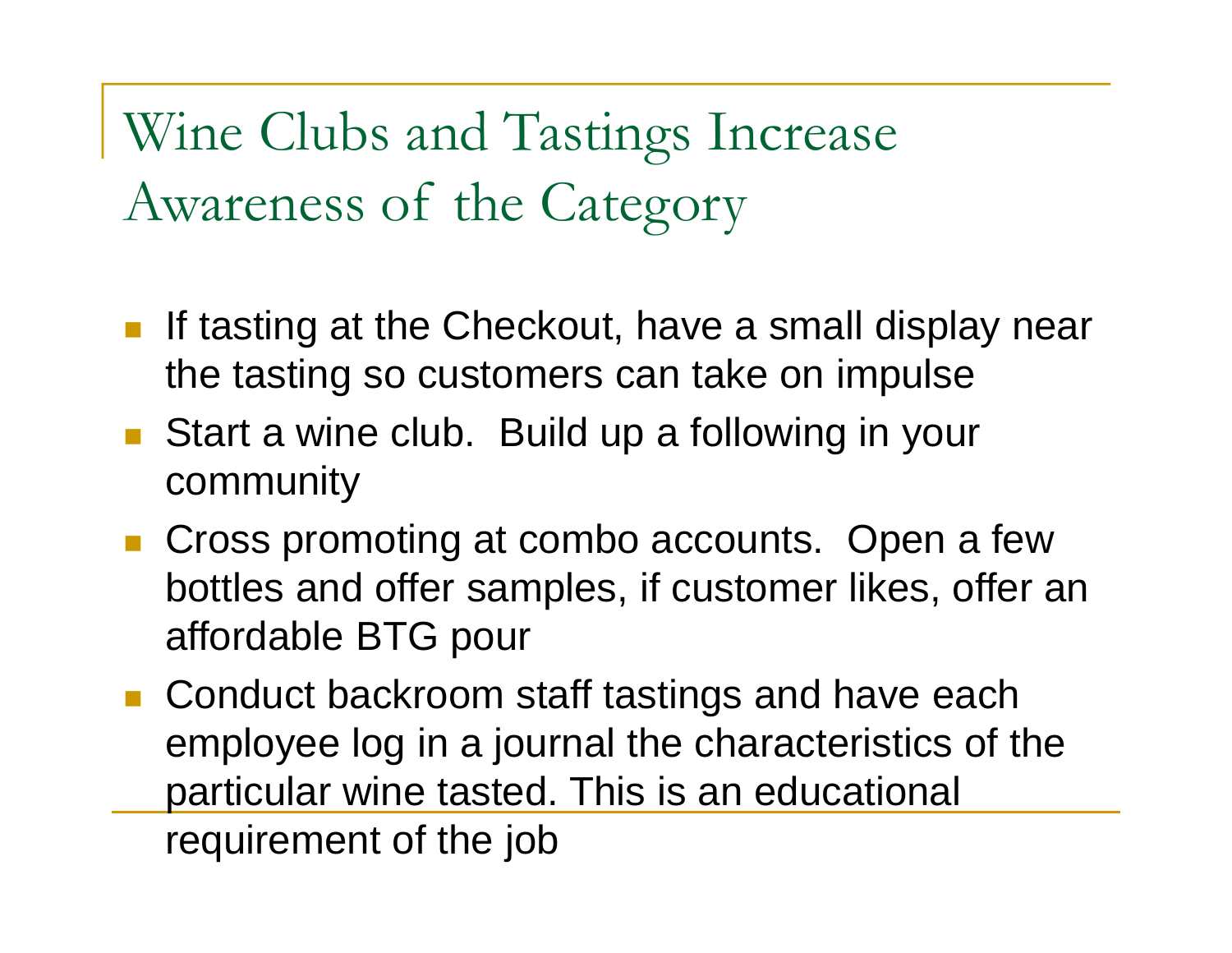## Experience the Power of Internet

- **E-mails to customers on high scoring wines** and specials throughout the store
- Coupons over the net for discounts at the store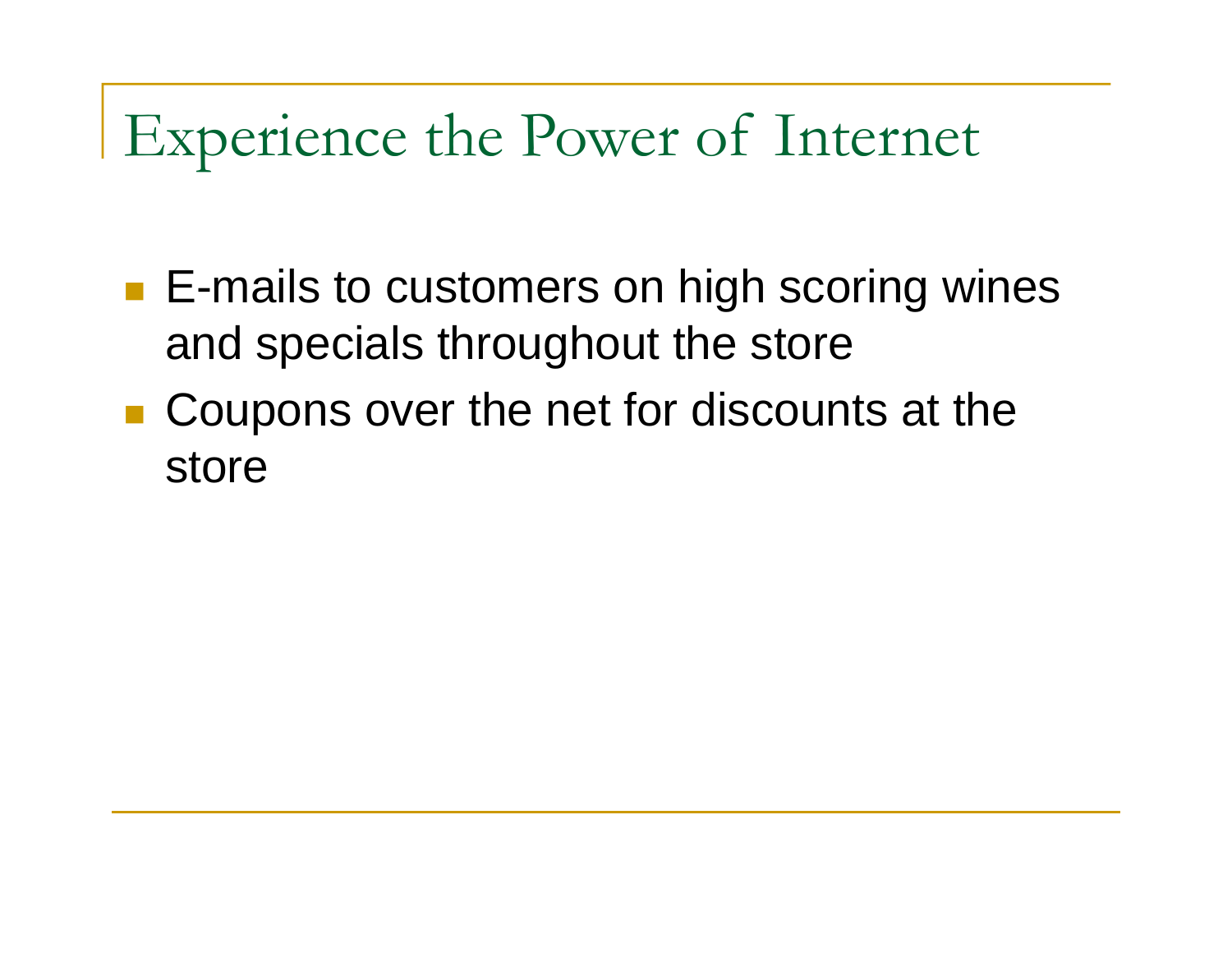Selling More Wine in a Smaller Town

# *Michael Friesen of Hawley Liquor*

Shares his experiences selling wine in a small town.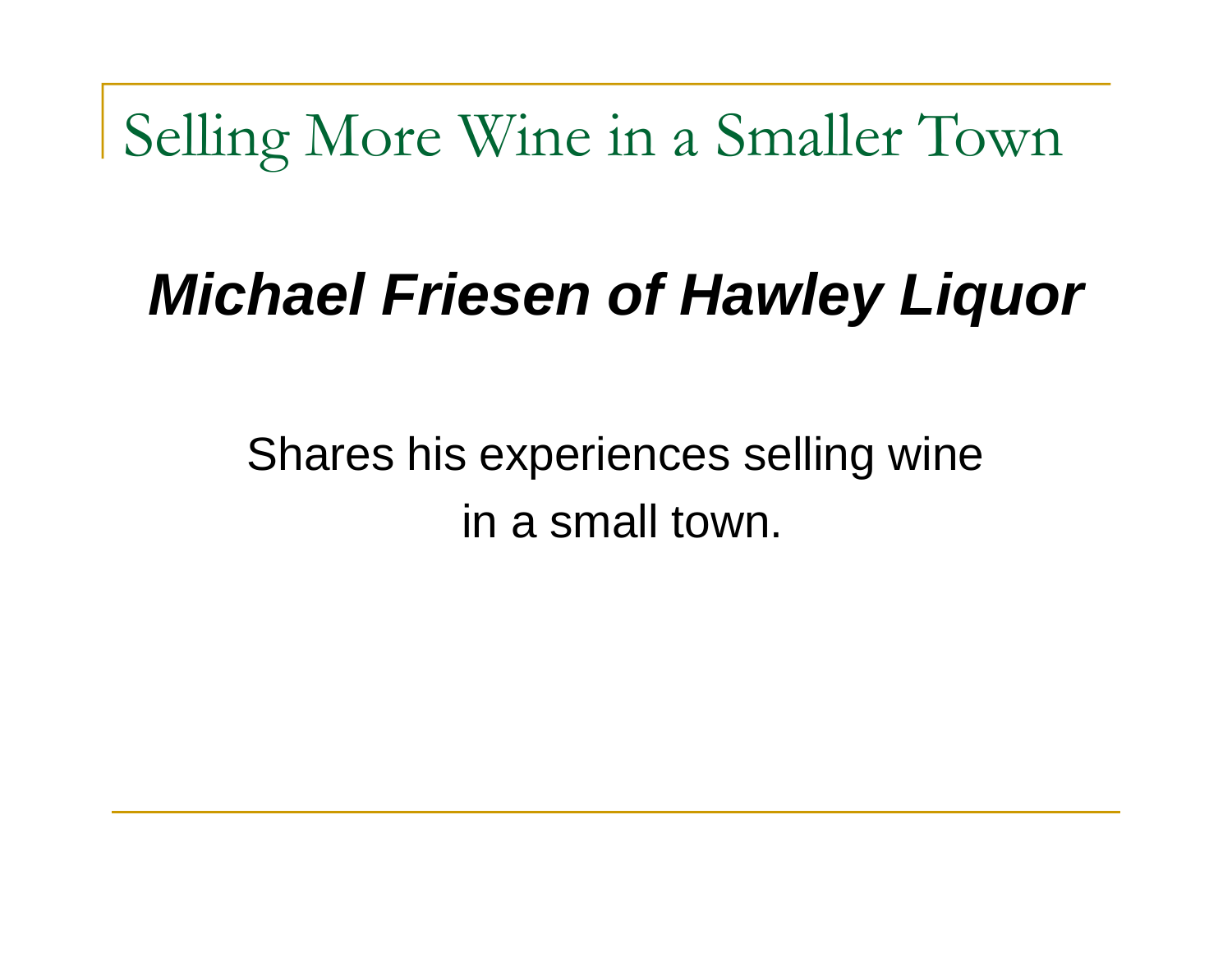Selling More Wine in a Combo Account

# *Bruce Waage of Ellendale Liquor*

### Shares his experiences selling wine in a combo account